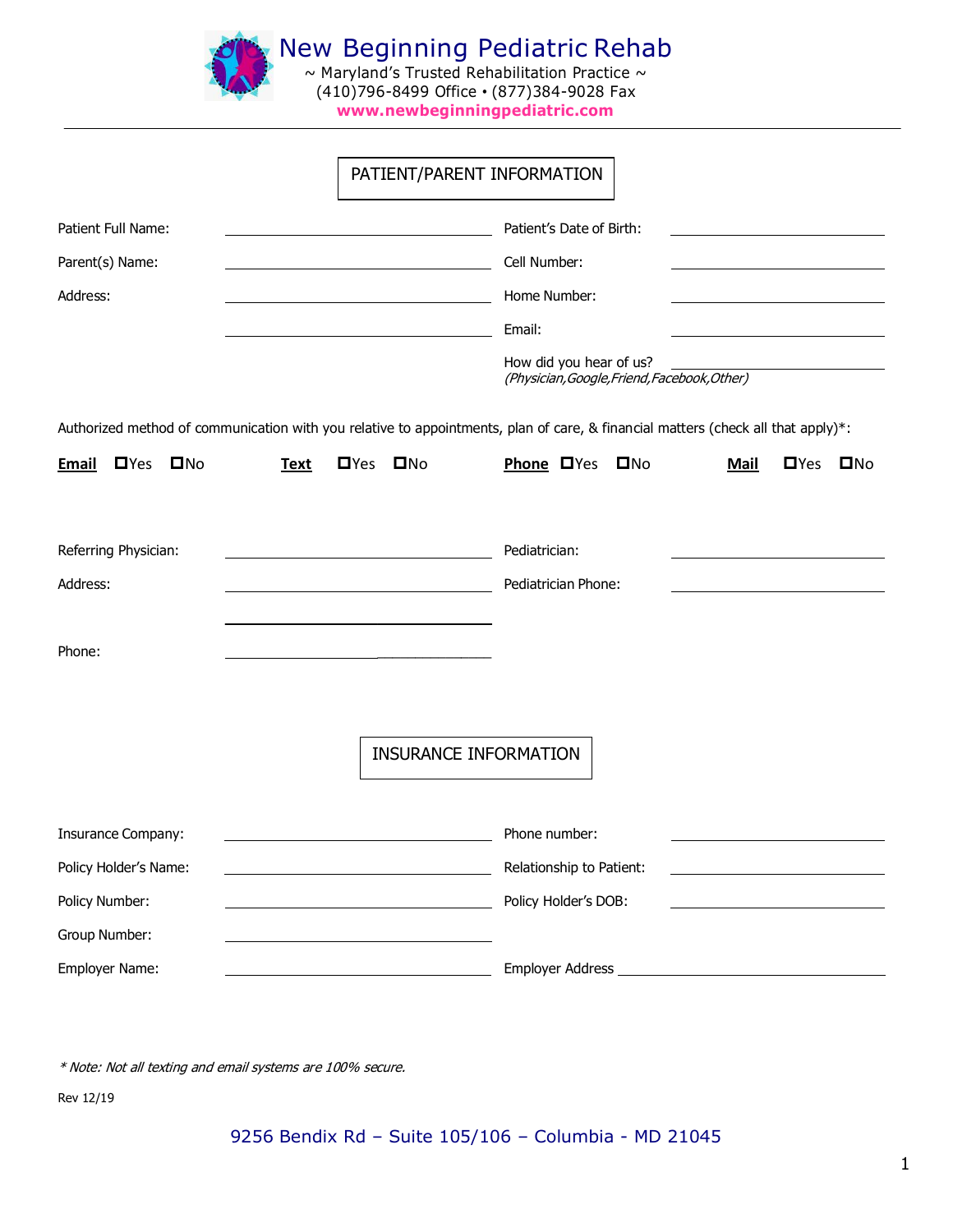

## CONSENT FOR MEDICAL CARE & TREATMENT

#### PATIENT NAME:

My child is being treated at New Beginning Pediatric Rehab ("NBPR") for a condition requiring treatment. I consent to all medical care and tests determined by my therapist that are necessary for my child. Though I expect the care given will

meet customary standards, I understand there are no guarantees concerning the results of care. I also understand that if I do not follow my therapist's recommendations as they may relate to my child's health that the therapist and this Office will not be responsible for any injuries or damages that are the result of my non-compliance.

A. Such treatment encompassing procedures and medical treatments asordered by who who who who is my child's ordering physician. I authorize NBPR and their designated representatives permission to communicate & coordinate my child's care with the following:

| Pediatrician:                  |                                                                                                                                                                                                                                | Phone: Phone:                                                                                                                                                                                                                                                                                                                                                                                                                      | Specialty_________________ |  |
|--------------------------------|--------------------------------------------------------------------------------------------------------------------------------------------------------------------------------------------------------------------------------|------------------------------------------------------------------------------------------------------------------------------------------------------------------------------------------------------------------------------------------------------------------------------------------------------------------------------------------------------------------------------------------------------------------------------------|----------------------------|--|
| Other Physician:               |                                                                                                                                                                                                                                | Phone: ___________                                                                                                                                                                                                                                                                                                                                                                                                                 | Specialty_______________   |  |
| School System<br>Therapist(s): |                                                                                                                                                                                                                                |                                                                                                                                                                                                                                                                                                                                                                                                                                    | Specialty ______________   |  |
|                                |                                                                                                                                                                                                                                | Phone: $\frac{1}{2}$                                                                                                                                                                                                                                                                                                                                                                                                               | Specialty_____________     |  |
| School System<br>Employee(s)   |                                                                                                                                                                                                                                | Phone: and the state of the state of the state of the state of the state of the state of the state of the state of the state of the state of the state of the state of the state of the state of the state of the state of the                                                                                                                                                                                                     |                            |  |
| Relative:                      | Name and the contract of the contract of the contract of the contract of the contract of the contract of the contract of the contract of the contract of the contract of the contract of the contract of the contract of the c | Phone: $\frac{1}{\sqrt{1-\frac{1}{2}}\cdot\sqrt{1-\frac{1}{2}}\cdot\sqrt{1-\frac{1}{2}}\cdot\sqrt{1-\frac{1}{2}}\cdot\sqrt{1-\frac{1}{2}}\cdot\sqrt{1-\frac{1}{2}}\cdot\sqrt{1-\frac{1}{2}}\cdot\sqrt{1-\frac{1}{2}}\cdot\sqrt{1-\frac{1}{2}}\cdot\sqrt{1-\frac{1}{2}}\cdot\sqrt{1-\frac{1}{2}}\cdot\sqrt{1-\frac{1}{2}}\cdot\sqrt{1-\frac{1}{2}}\cdot\sqrt{1-\frac{1}{2}}\cdot\sqrt{1-\frac{1}{2}}\cdot\sqrt{1-\frac{1}{2}}\cdot$ | Relation                   |  |

B. I authorize NBPR and their designated representative(s) to communicate with those mentioned above as it relates to my child's care: (check all that apply)\*:

|  | Email OYes ONo |  | Text DYes DNo |  |  |  | <b>Phone OYes ONo</b> |  | Mail DYes DNo |  |  |
|--|----------------|--|---------------|--|--|--|-----------------------|--|---------------|--|--|
|--|----------------|--|---------------|--|--|--|-----------------------|--|---------------|--|--|

Note: not all texting & email systems are 100% secure

C. I authorize and request my child's ordering physician and New Beginning Pediatric Rehab, Inc. to release all information concerning my child's case history, care and treatment while being cared for by New Beginning Pediatric Rehab, Inc. These records, or review of same can be released to representatives of my insurance company or any other third party source of payment responsible for my bill

D. I understand that NBPR does NOT provide emergency medical care and will call 911 in an emergency situation.

| Signature of                      |                          |        |  |
|-----------------------------------|--------------------------|--------|--|
| Patient's Legal Representative    |                          | Date   |  |
| Printed name of                   |                          |        |  |
| Patient's Legal Representative    |                          |        |  |
| Relationship of                   |                          |        |  |
| Legal Representative to Patient   |                          |        |  |
| (e.g., parent, guardian, other, ) |                          |        |  |
| E. Emergency Contact:             | Relationship: __________ | Phone: |  |
|                                   |                          |        |  |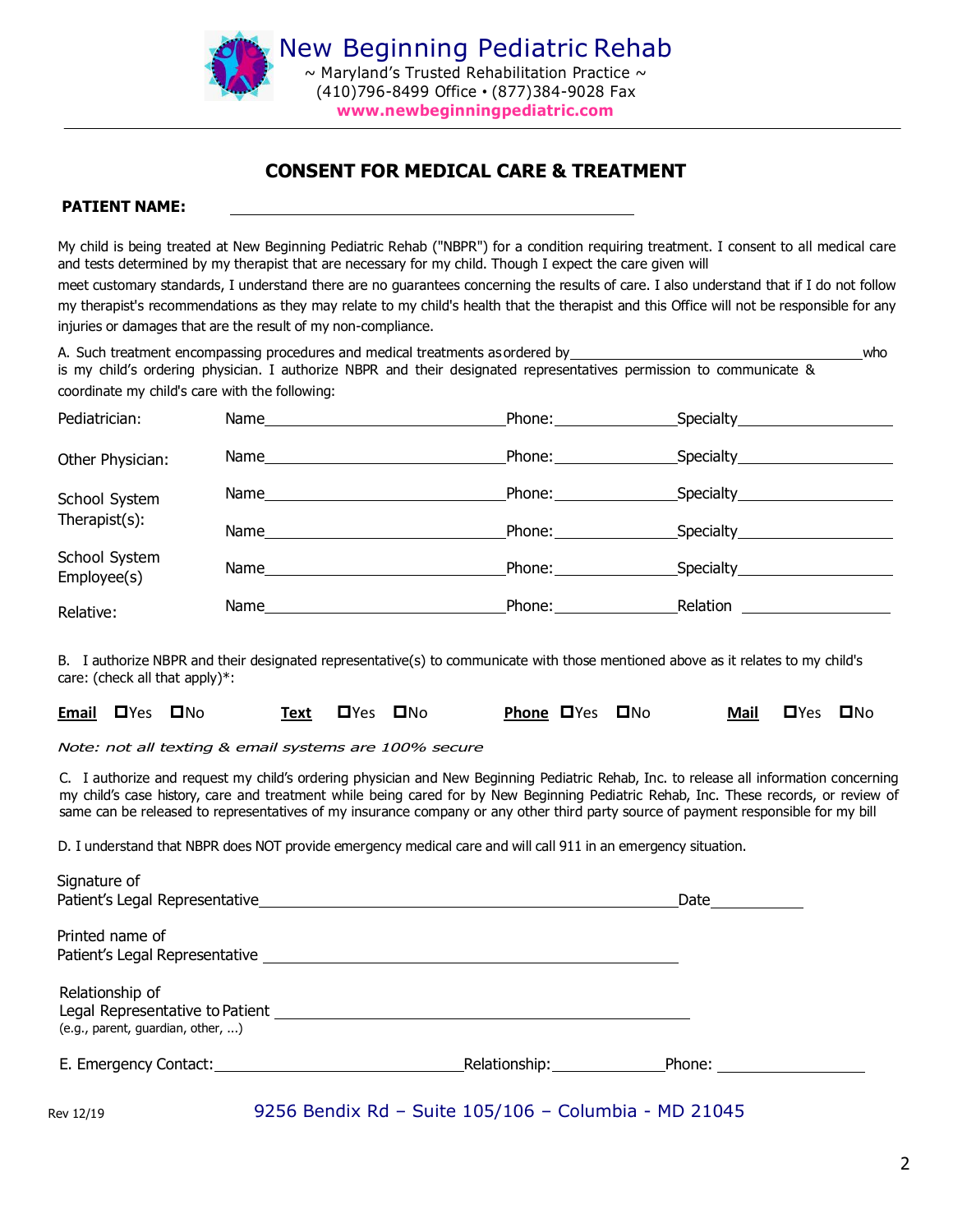

## FINANCIAL, CANCELLATION, & INSURANCE CHANGE POLICIES

**BILLING SERVICE:** As a courtesy to patients, claims will be submitted to your insurance carrier by NBPR on your behalf. It is your responsibility to understand your benefits and your expected financial responsibility relating to your contract with your insurance company.

**ASSIGNMENT OF BENEFITS:** I hereby assign to and authorize payment of all insurance and health care benefits available to me directly to NBPR for services provided to me.

**FINANCIAL RESPONSIBILITY:** I understand and agree that I am financially responsible for payment of all charges incurred which are not paid by insurance, including any and all products provided or services rendered to me which are not eligible for payment (non-covered) under health care plans or other insurance or payers (e.g., services rendered by health care providers who do not participate with my insurance plan). I am also responsible for co-payments, coinsurance, &/or deductibles required by my insurance plan and will make payment to NBPR upon receipt of invoice. Such charges will reflect on the member's Explanation of Benefits (EOB) form provided by their carrier to the member and NBPR. Non-covered services also may include those services my therapist determines to be medically necessary, but are later determined unnecessary by the payer. We encourage patients to make payment via Visa/MasterCard through our automatic payment system.

**LATE FEE/FINANCE CHARGE:** NBPR will charge a \$25.00 late fee for any unpaid invoice(s) that is more than 30 days old. NBPR will also charge a recurring monthly 1% finance charge for unpaid invoices.

**CANCELLATION POLICY:** Unlike many medical practices, appointments with NBPR are longer in duration and require consistency for progress to occur. Your therapist will reserve a dedicated block of time in their schedule for your child's care. Missed appointments cannot be filled by another patient within a short window of time and cannot be billed to your insurance carrier. Repeated cancellations will result in discharge from care due to the negative impact they cause relative to your child's progress & practice scheduling efforts for those children on our wait list for treatment. For weekly appointments, a maximum of 3 cancellations will result in automatic discharge from care since it is a violation of the treatment plan recommended by the therapist and physician.

A courtesy 48 hour notice is requested for any cancelled appointment while a 24 hour notice is the minimum notification required. Failure to contact your therapist within 24 hours will result in an \$85 cancellation charge. Please keep your child's therapist's cell phone number handy.

**CHANGES TO INSURANCE POLICY:** It is the responsibility of the policy holder to notify NBPR of any insurance policy changes. Many therapy visits need pre‐authorization right away, so it is imperative that we have current insurance information on file at all times. Failure to notify the billing office will result in denials and the policy holder will be invoiced for any denied visits.

I have read and understand the above items.

| Patient Name                           |      |
|----------------------------------------|------|
| Signature of<br>Patient's Guarantor    | Date |
| Printed name of<br>Patient's Guarantor |      |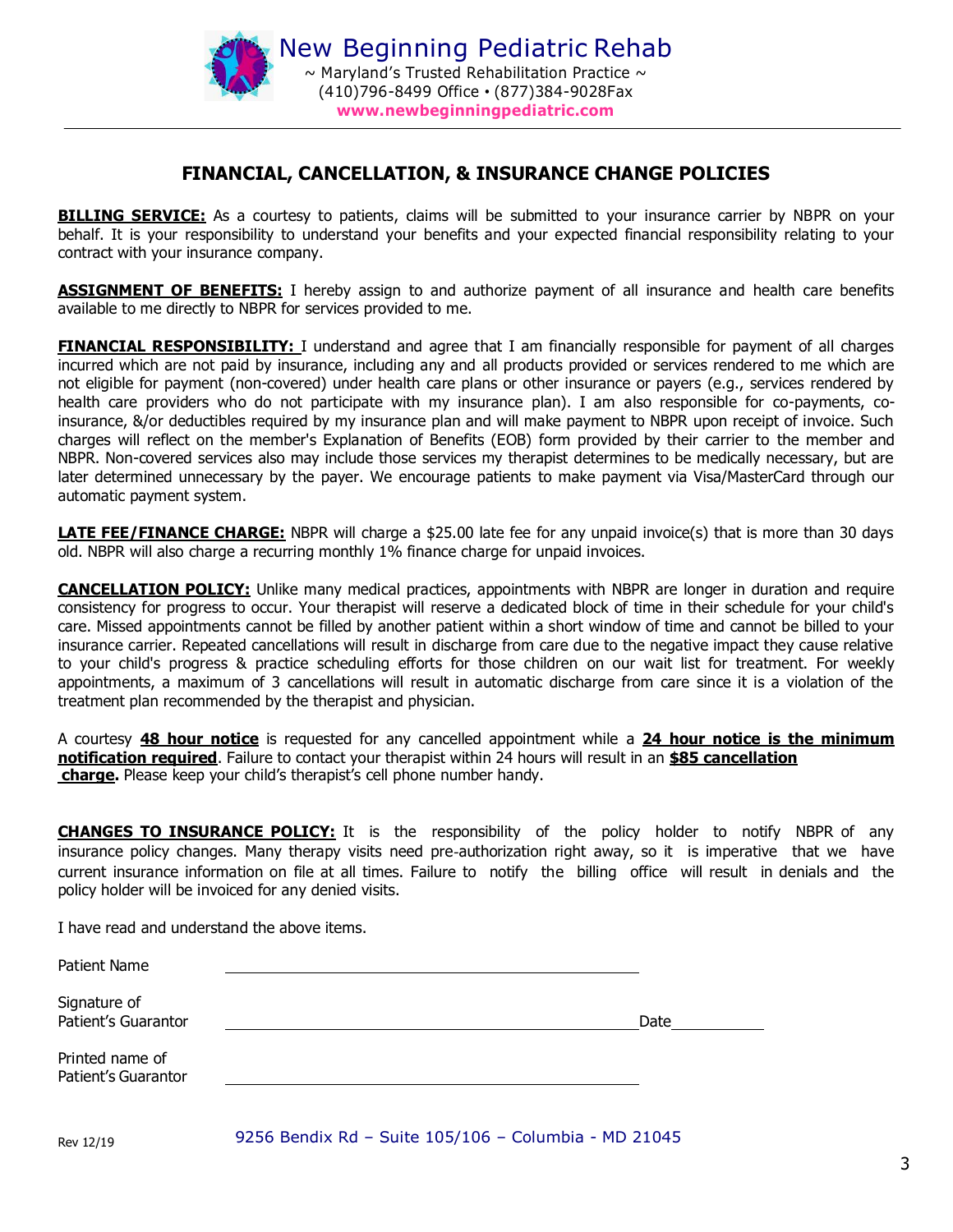

#### Notice of Privacy Practices

THIS NOTICE DESCRIBES HOW MEDICAL INFORMATION ABOUT THE PATIENT MAY BE USED AND DISCLOSED AND HOW YOU CAN ACCESS THIS INFORMATION. PLEASE REVIEW CAREFULLY.

1. Uses and Disclosures. We will use your protected health information (PHI) for the purposes of treatment, payment and health care operations.

Coordination of Care: PHI will be shared with other health care professionals in order to effectively manage care of the patient. This may include doctors, nurses, technicians and other health care providers.

Payment: Insurance companies require PHI in order to process payments on your behalf for services rendered. Your insurance company may request a review of your medical record to determine medical necessity.

Uses and Disclosures Required by Law: The federal health information privacy regulations either permit or require us to use or disclose the patient's PHI in the following ways: we may share some of the patient's PHI with a family member or friend involved in the care if you do not object. We may use your PHI in an emergency situation when the patient may not be able to express themselves. We may use or disclose your PHI for research purposes if we are provided with very specific assurances that your privacy will be protected. We may also disclose your PHI when we are required to do so by law, for example by court order or subpoena. Disclosures to health oversight agencies are sometimes required by law to report certain diseases or adverse drug reactions.

Authorization by the patient or legal guardian is required before your PHI may be used or disclosed by us for other purposes.

#### 2. Your Privacy Rights

Restrictions : You have the right to request restrictions on how the patient's PHI is used, however we are not required to agree with the request. If we do agree, we must abide by the request.

Confidential Communications: The patient and/or legal guardian have the right to request confidential communication from us at a location of your choosing. This request must be in writing.

Access to PHI: The patient and/or legal guardian have the right to request a copy of your medical record. You must make this request in writing and we may charge a fee to cover the costs of copying and mailing.

Amendments: You have the right to request an amendment be made to your PHI, if you disagree with what it says. This request must be made in writing. If we disagree with you, we are not required to make the change. You do have the right to submit a written statement about why you disagree that will become part of your record. We may not amend parts of your medical record that we did not create.

Complaints: If you feel that your privacy rights have been violated, the patient and/or guardian has the right to make a complaint to us in writing without fear of retaliation. Your complaint should contain enough specific information so that we may adequately investigate and respond to your concerns. If you are not satisfied with our response, you may complain directly to the Secretary of Health and Human Services.

Our Duty to Protect Your Privacy: We are required to comply with the federal health information privacy regulations by maintaining the privacy of your PHI. These rules require us to provide you with this document, our Notice of Privacy Practices. We reserve the right to update this notice if required by law. If we do update this notice at any time in the future, you will receive a revised notice when you next seek treatment from us.

Our Notice of Privacy Practices is posted on our website at www.newbeginningpediatric.com.

Privacy Contact: If you would like more information about our privacy practices you may contact:

Shari Marchese-Kennedy, MPT Privacy Office President

9256 Bendix Rd – Suite 105/106 – Columbia - MD 21045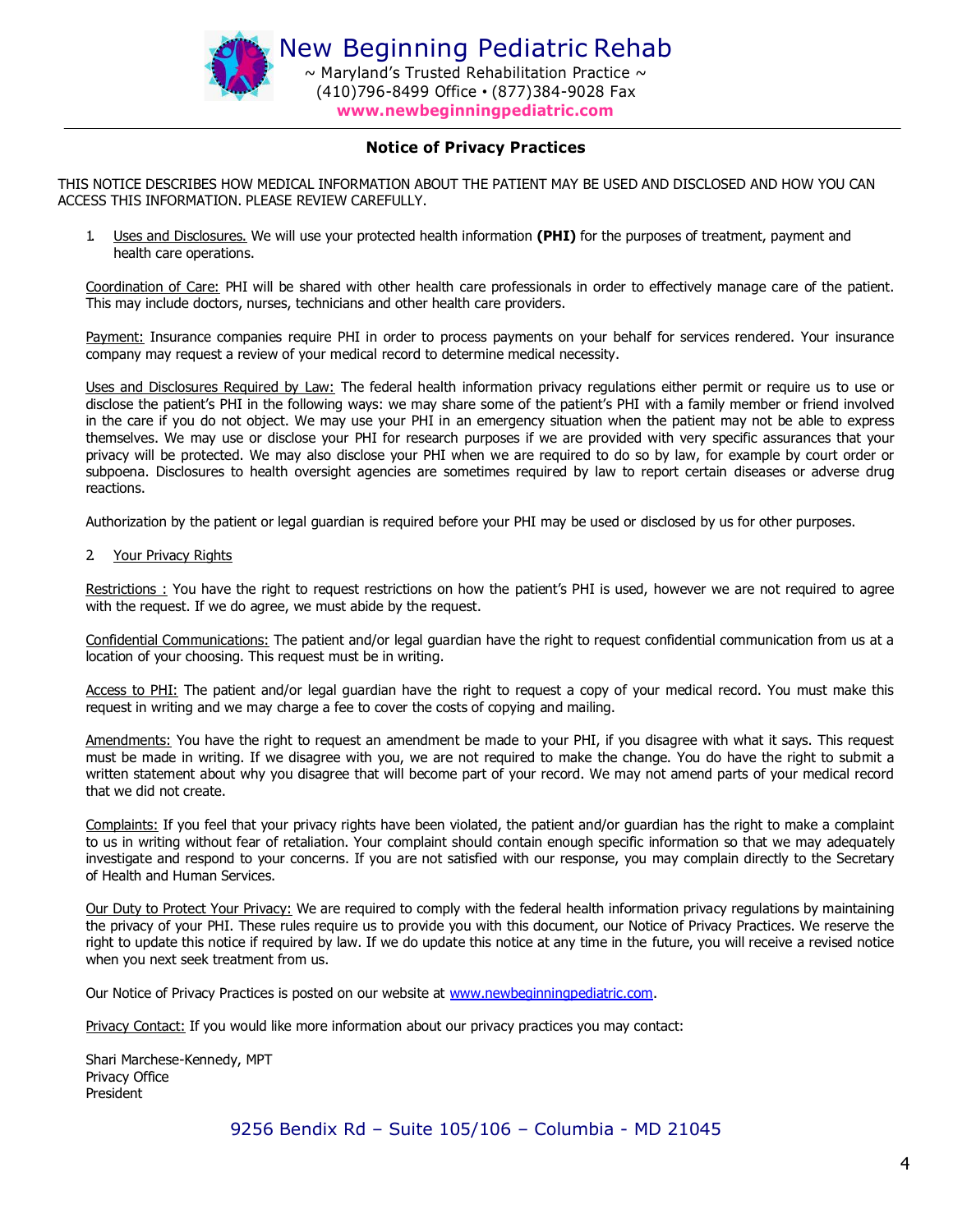

## CREDIT CARD AUTHORIZATION

| Name on Card:              |             |     |                   |  |
|----------------------------|-------------|-----|-------------------|--|
| Card Type:<br>(circle one) | <b>VISA</b> | M/C |                   |  |
| <b>Account Number:</b>     |             |     |                   |  |
| E-mail address:            |             |     | CVV 3 or 4 digit: |  |
| <b>Patient Name:</b>       |             |     |                   |  |

I agree and authorize New Beginning Pediatric Rehab Inc. to charge the above account for all co-payment, deductible, & co-insurance as dictated by your insurance provider including non-covered services & private/non-insurance related services.

Authorized Signer: \_\_\_\_\_\_\_\_\_\_\_\_\_\_\_\_\_\_\_\_\_\_\_\_\_\_\_\_\_\_\_\_ Date: \_\_\_\_\_\_\_\_\_\_\_\_\_\_\_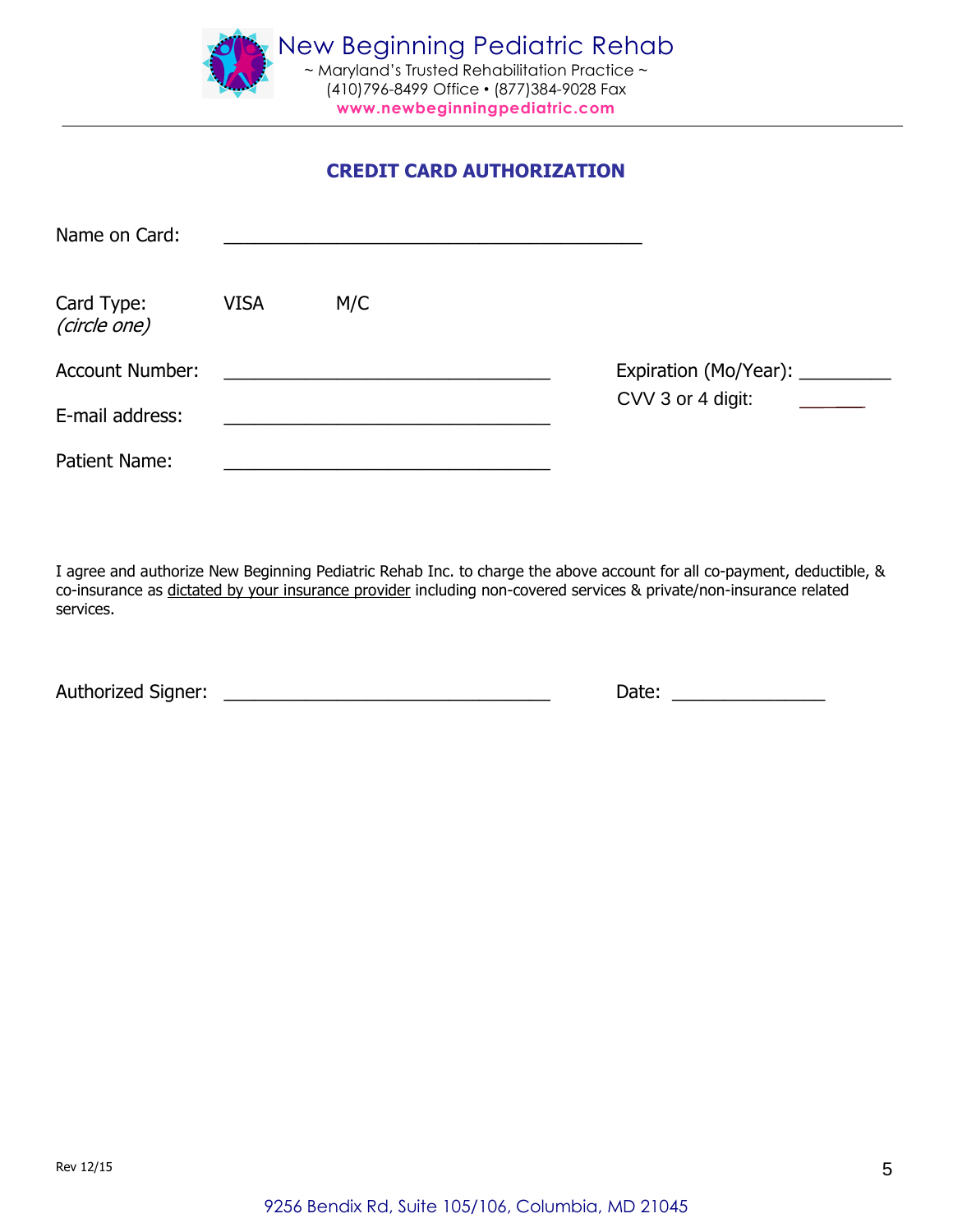

|                                                                                      | Single Family Household (please circle one): YES NO If NO what is custody arrangement: _____________           |
|--------------------------------------------------------------------------------------|----------------------------------------------------------------------------------------------------------------|
|                                                                                      |                                                                                                                |
|                                                                                      |                                                                                                                |
|                                                                                      |                                                                                                                |
| <u> 1989 - Johann Barn, mars ar breithinn ar chwaraeth a bhaile ann an 1984.</u>     |                                                                                                                |
|                                                                                      |                                                                                                                |
| Current or ongoing concerns/reason for referral:                                     |                                                                                                                |
| MEDICAL INFORMATION:<br>Diagnoses (list all current & date of diagnosis) :           |                                                                                                                |
|                                                                                      |                                                                                                                |
| <b>CURRENT CONDITION:</b><br>Please circle all that apply and/or fill in the blanks. |                                                                                                                |
|                                                                                      | Date of last physical exam: ______________________Current weight: _______________ Current height: ____________ |
|                                                                                      |                                                                                                                |
| My child currently sleeps/naps: inconsistently well                                  | restless<br>other                                                                                              |
|                                                                                      | My child currently eats/drinks: at regular/irregular intervals consistent/inconsistent amounts                 |
|                                                                                      |                                                                                                                |
| Are immunizations up to date?<br>Yes                                                 |                                                                                                                |
|                                                                                      |                                                                                                                |
|                                                                                      |                                                                                                                |
| History of ear infections? Yes No                                                    |                                                                                                                |
|                                                                                      |                                                                                                                |
|                                                                                      |                                                                                                                |
| Does your child wear hearing aids? Yes No                                            |                                                                                                                |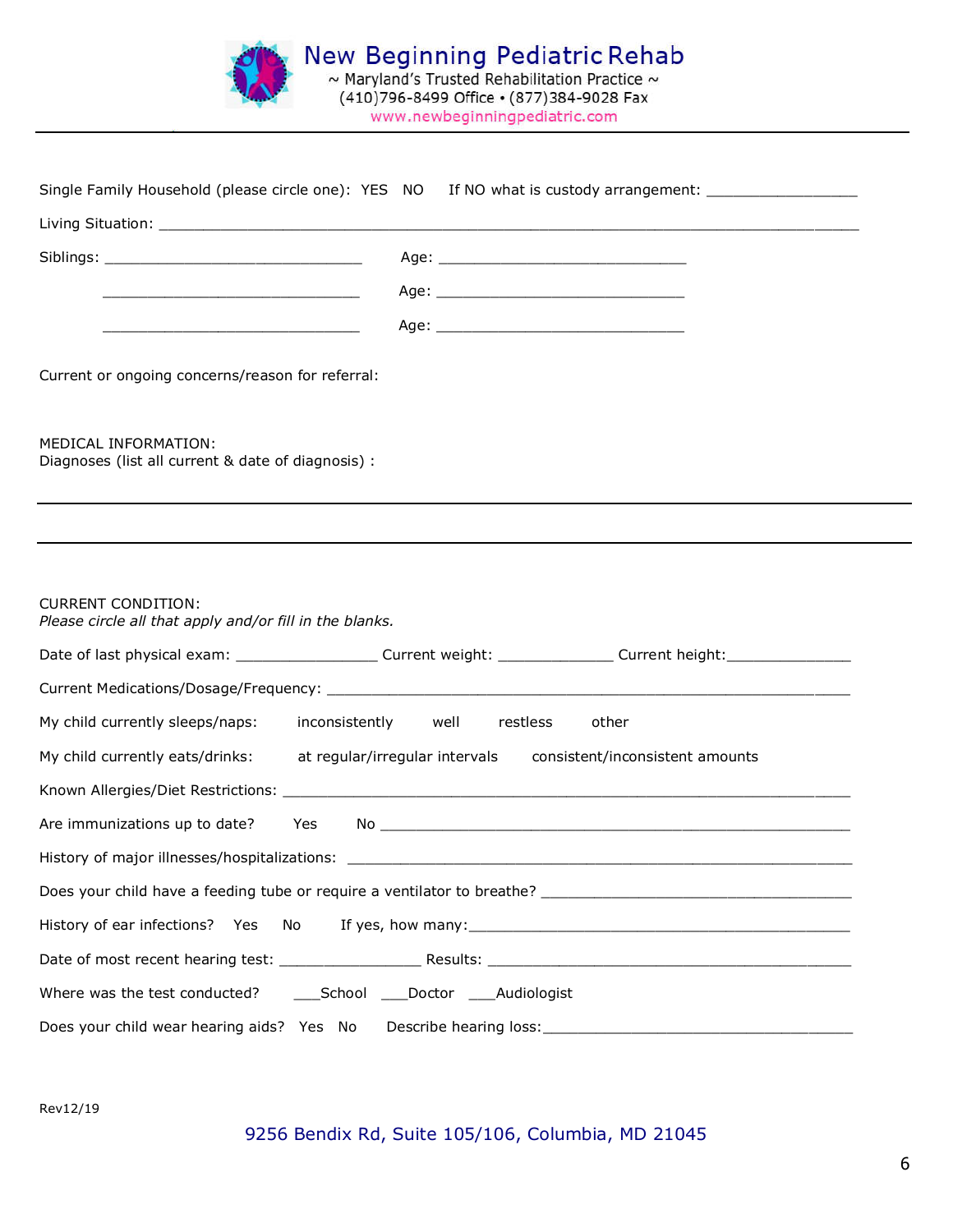

à.

**K** New Beginning Pediatric Reha  $\sim$  Maryland's Trusted Rehabilitation Practice (410)796-8499 Office • (877)384-9028 Fax

www.newbeginningpediatric.com

| Describe your child's current demeanor: (Are they generally happy? Tend to be active? Easily frustrated or have trouble<br>with changes in routine? Do they make friends easily? What are their favorite or most challenging activities?)                             |
|-----------------------------------------------------------------------------------------------------------------------------------------------------------------------------------------------------------------------------------------------------------------------|
|                                                                                                                                                                                                                                                                       |
| Does your child receive behavior therapy or have they received behavior therapy in the past? If yes, please elaborate.                                                                                                                                                |
| PREVIOUS & CURRENT THERAPIES AND/OR SPECIALISTS: please list names, types and dates seen. If applicable, please<br>provide copies of relevant evaluations and reports (occupational therapy, speech-language therapy, psychoeducational,<br>neurological, IEPs, etc.) |
|                                                                                                                                                                                                                                                                       |
| <u> 1989 - Johann Barbara, martxa alemaniar argumentuar argumentuar argumentuar argumentuar argumentuar argumentu</u>                                                                                                                                                 |
| DEVELOPMENTAL INFORMATION<br>MOTHER'S HEALTH DURING PREGNANCY: Please circle Yes or No to the following questions and remark in the space<br>provided.                                                                                                                |
| 1.                                                                                                                                                                                                                                                                    |
| Was the pregnancy full-term? Yes No<br>2.                                                                                                                                                                                                                             |
| Was the delivery normal? Yes<br>If no, please specify (cesarean section, breech, cord around neck, forceps used):<br>3.<br>No                                                                                                                                         |

Rev 12/19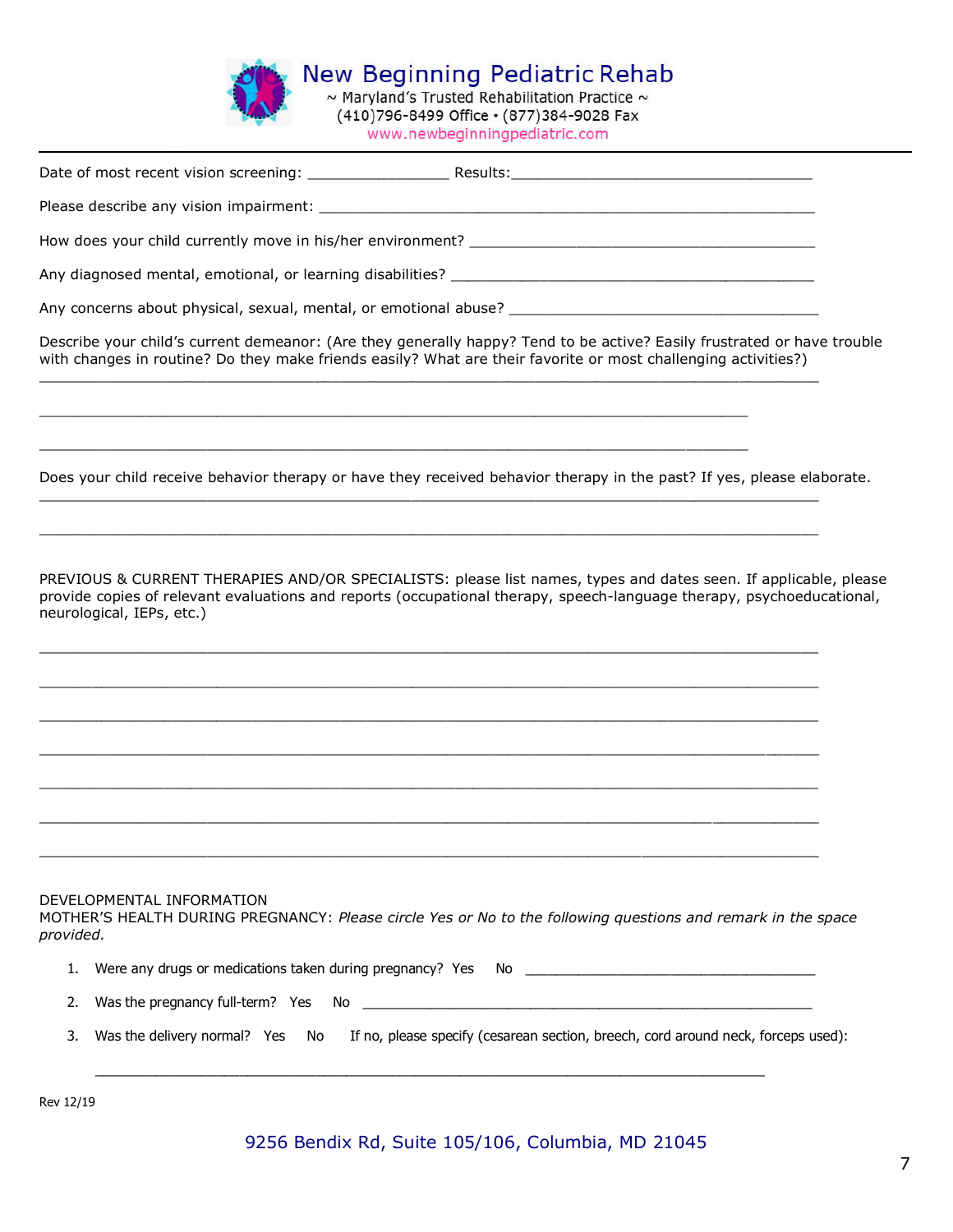

CHILDS BIRTH: Please circle all that apply and/or fill in the blanks.

| 1. |                                                                                                                                          |  |  |  |  |  |
|----|------------------------------------------------------------------------------------------------------------------------------------------|--|--|--|--|--|
| 2. |                                                                                                                                          |  |  |  |  |  |
| 3. |                                                                                                                                          |  |  |  |  |  |
| 4. |                                                                                                                                          |  |  |  |  |  |
| 5. |                                                                                                                                          |  |  |  |  |  |
| 6. |                                                                                                                                          |  |  |  |  |  |
| 7. |                                                                                                                                          |  |  |  |  |  |
| 8. | Has your child had a tongue tie correction surgery? Yes No If yes, at what age?                                                          |  |  |  |  |  |
|    | DEVELOPMENTAL MILESTONES:<br>Please list the age (in months) at which your child did the following and answer the questions that follow. |  |  |  |  |  |
|    | Roll _________ Sit __________ Belly crawl __________ Crawl on hands/knees _________ Walk _________ Stand ________                        |  |  |  |  |  |
|    | Run __________ Skip __________ Say first word _________ Finger feed _________ Use spoon/fork ________                                    |  |  |  |  |  |
|    | Sleep through night _________ Drink from cup _________ Dress independently _______                                                       |  |  |  |  |  |
|    |                                                                                                                                          |  |  |  |  |  |
|    |                                                                                                                                          |  |  |  |  |  |
|    | SOCIAL/EDUCATIONAL HISTORY:                                                                                                              |  |  |  |  |  |
|    |                                                                                                                                          |  |  |  |  |  |
|    |                                                                                                                                          |  |  |  |  |  |
|    | Activities your child enjoys at home or school:                                                                                          |  |  |  |  |  |
|    |                                                                                                                                          |  |  |  |  |  |
|    |                                                                                                                                          |  |  |  |  |  |
|    |                                                                                                                                          |  |  |  |  |  |
|    |                                                                                                                                          |  |  |  |  |  |
|    | Are you confident your child's current school is meeting your child's needs? _______ YES ________ NO ( <i>please elaborate)</i>          |  |  |  |  |  |
|    |                                                                                                                                          |  |  |  |  |  |

Rev 12/19

9256 Bendix Rd, Suite 105/106, Columbia, MD 21045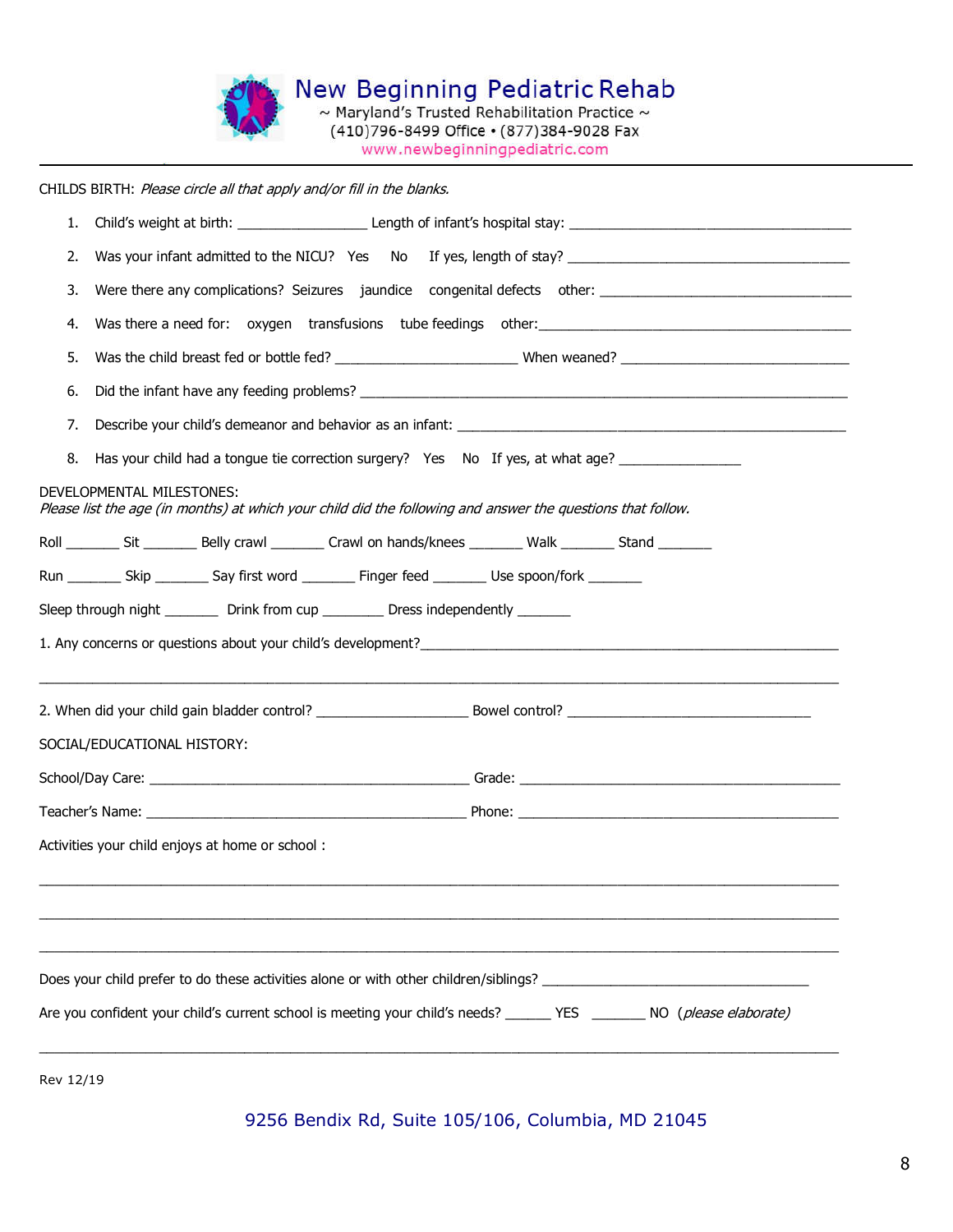

WHAT ARE THE THREE OR FOUR MOST IMPORTANT GOALS YOU WISH TO HAVE ADDRESSED DURING YOUR CHILD'S TREATMENT AT OCCUPATIONAL THERAPY CONSULTING?

PLEASE USE SPACE BELOW FOR FURTHER COMMENTS OR SHARING ANYTHING YOU THINK WE SHOULD KNOW ABOUT YOUR CHILD:

Rev 12/19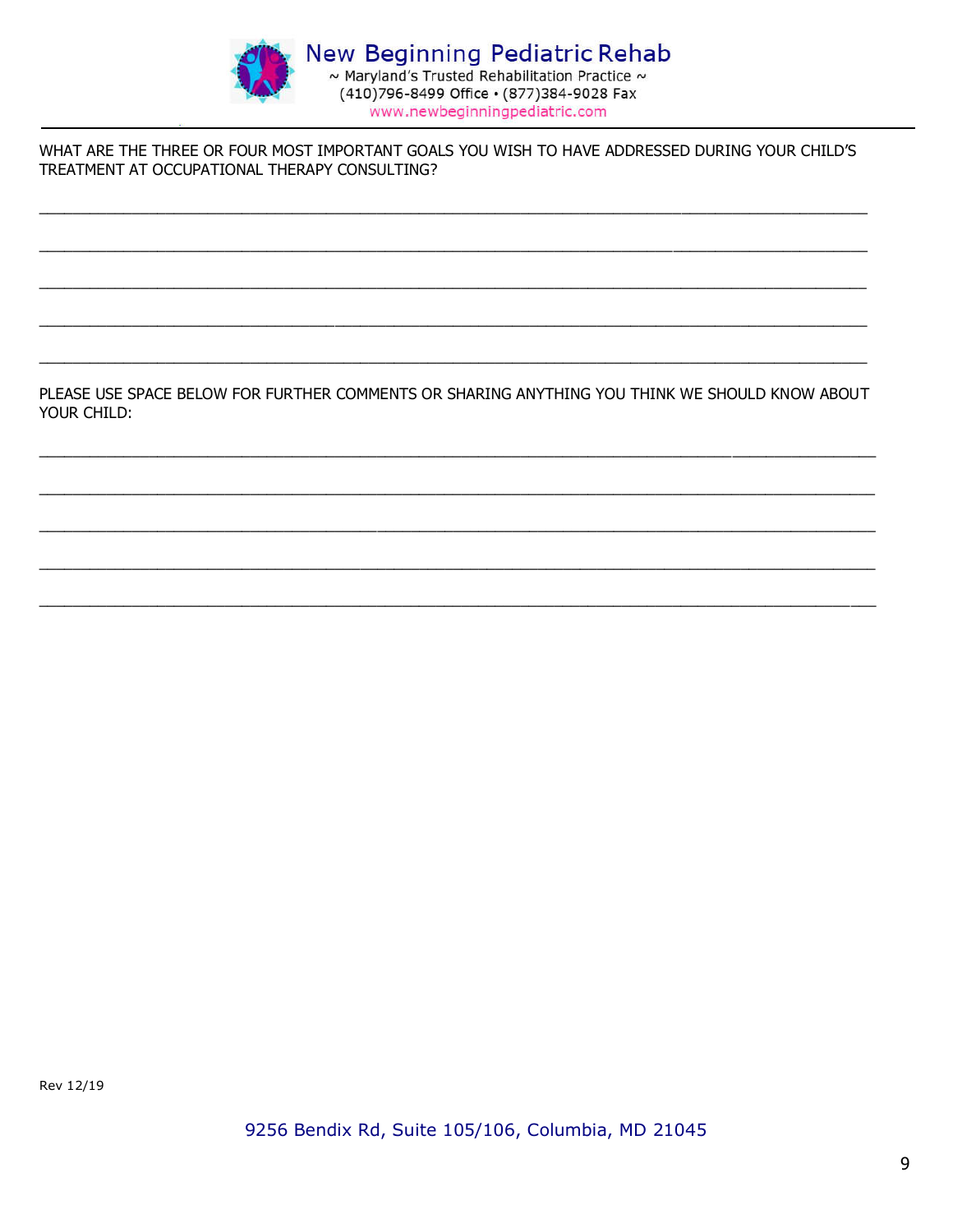

#### POLICIES FOR SIGNATURE

\*In cases of separation and/or joint custody, legal documentation of custody arrangements must be provided prior to services and both parents/guardians must sign signature forms.

Client Name: \_\_\_\_\_\_\_\_\_\_\_\_\_\_\_\_\_\_\_\_\_\_\_\_\_\_\_\_\_\_ DOB: \_\_\_\_\_\_\_\_\_\_\_\_\_\_\_\_\_\_\_\_\_\_\_\_\_\_\_\_\_\_\_\_\_\_\_\_\_\_\_

Please review and sign the following:

#### Acknowledgement of Notice of Privacy Practices

I acknowledge the NBPR will use and disclose my child's personal health information for treatment, payment, and other healthcare operations and as otherwise permitted by law. I further acknowledge that NBPR Notice of Privacy Practices, which is available at the initial appointment and/or upon request, provides further detailed information about how NBPR may use/and or disclose protected medical information about my child for treatment, payment, healthcare operations, and as otherwise allowed by law.

\_\_\_\_\_\_\_\_\_\_\_\_\_\_\_\_\_\_\_\_\_\_\_\_\_\_\_\_\_\_\_\_\_\_\_\_\_\_\_ \_\_\_\_\_\_\_\_\_\_\_\_\_\_\_\_\_ Client/Parent or Guardian Signature **Date** Date

\_\_\_\_\_\_\_\_\_\_\_\_\_\_\_\_\_\_\_\_\_\_\_\_\_\_\_\_\_\_\_\_\_\_\_\_\_\_\_ \_\_\_\_\_\_\_\_\_\_\_\_\_\_\_\_\_ Client/Parent or Guardian Signature **Date** Date

#### Photograph and Video Release Form

NBPR is a private practice, focusing on interventions with people of all ages, but most of children. Additionally, this practice is involved in the education of future therapists. As such, we may take photographs or videos of children or family members participating in services. The photographs and videos may include interviews, assessments, interventions, and/or other clinical activities. The rights, titles, and interest of these materials belong to NBPR, which reserves the right to edit the material.

I \_\_\_\_\_\_\_\_\_\_\_ (please print name) voluntarily consent to the taking of videos or photographs of myself or my child \_\_\_\_\_\_\_\_\_\_\_\_\_\_\_ (print child's name)

I understand that these photographs or videos may be used for educational purposes, intervention purposes, and/or media purposes in education training programs or media publications. I understand that the photographs or videos may be used to create education training videos and may be used by NBPR for seminars, staff/student training, workshops or on the NBPR website or social media page(s). Some video or photographic material may be included in future training videos.. Specific names of children and other family members will not be used in photographs or videos without separate consent.

I give permission for the use of photographs or videos for educational purposes, for news or other media, for NBPR website & social media and for training videos.

\_\_\_\_\_\_\_\_\_\_\_\_\_\_\_\_\_\_\_\_\_\_\_\_\_\_\_\_\_\_\_\_\_\_\_\_\_\_\_ \_\_\_\_\_\_\_\_\_\_\_\_\_\_\_\_\_ Client/Parent or Guardian Signature **Date** Date

\_\_\_\_\_\_\_\_\_\_\_\_\_\_\_\_\_\_\_\_\_\_\_\_\_\_\_\_\_\_\_\_\_\_\_\_\_\_\_ \_\_\_\_\_\_\_\_\_\_\_\_\_\_\_\_\_ Client/Parent or Guardian Signature **Date** Date

10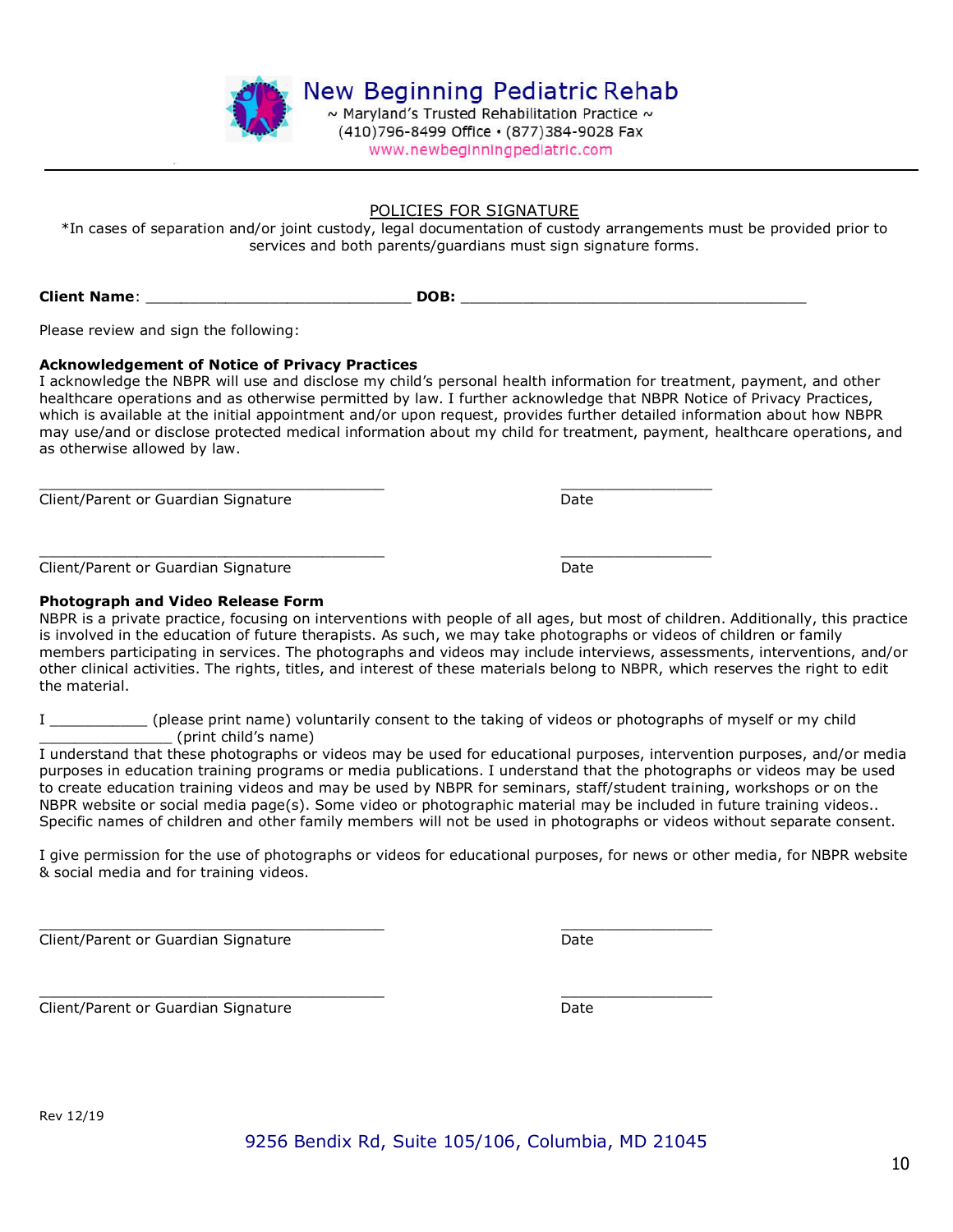# Frequently Asked Questions - Treatment Area Policies

WE LOVE ALL OUR PATIENTS AND THEIR FAMILIES!

We appreciate your help as we strive to maintain a therapeutic environment for our patients.

1. May I drop my child off for therapy, leave, and then pick them up at the end of their session? NO, DROP OFF IS NOT ALLOWED. PARENTS ARE REQUIRED TO REMAIN ON PROPERTY DURING THERAPY SESSIONS.

2. Do I need to stay in the treatment area with my child during their therapy sessions? No, a parent does not need to stay in the treatment area with their child during therapy sessions unless your therapist requests you be present for discussion and instruction. To minimize distractions and maximize therapy sessions we suggest parents stay in the waiting area for patients 18months and older.

NOTE: All treatment plans are individualized so please ask your therapist what arrangement works best for your child. Also please keep in mind circumstances may vary among patients. We appreciate your understanding.

3. How many parents/guardians are allowed in the Therapy Gym at one time? Tominimizedistractions andmaximizetherapysessionswerespectfullyrequestonlyONE parent per patient in the Therapy Gym or "common" areas at a time. Please provide your therapist notice if more than one parent or family member will be attending therapy so a treatment room can be reserved.

4. Is it ok to bring siblings to therapy sessions? Yes, this is allowed but not encouraged. We recommend other arrangements be made for siblings whenever possible. If a sibling needs to come along we require a parent stay in the waiting area to supervise any sibling 12 and under. If a sibling must be present in the treatment area during a therapy session please notify your therapist prior to your visit to allow the therapist time to reserve a treatment room.

5. My son has therapy today however his sister is home from school due to illness. Can I still bring my son to therapy and wait in the waiting room with my daughter? Please keep sick children at home. For the health and safety of our patients and staff the illness policy applies to ALL children, including siblings. NBPR Illness Policy - Please contact your therapist and cancel if your child is suffering from any of the following: Uncontrollable symptoms of coughing, sneezing and runny nose; fever of 100 degrees; bad cold with thick green discharge; vomiting or diarrhea; strep throat that has not been treated at least 48 hours; pinkeye, lice, chickenpox, or anything else very contagious. PLEASE REVIEW OUR CANCELLATION POLICY.

6. Do you have a Hand Washing Policy? Yes. We require ALL patients wash their hands before sessions with soap or hand sanitizer. Hand sanitizer is available throughout the clinic and soap is available in the lavatory.

7. What is the NBPR Cell Phone Policy? Cell phone usage should not disturb those around you. The privacy of patients and staff must be respected. No photos or videos.

THANK YOU FOR YOUR COURTESY, NEW BEGINNING PEDIATRIC REHAB STAFF